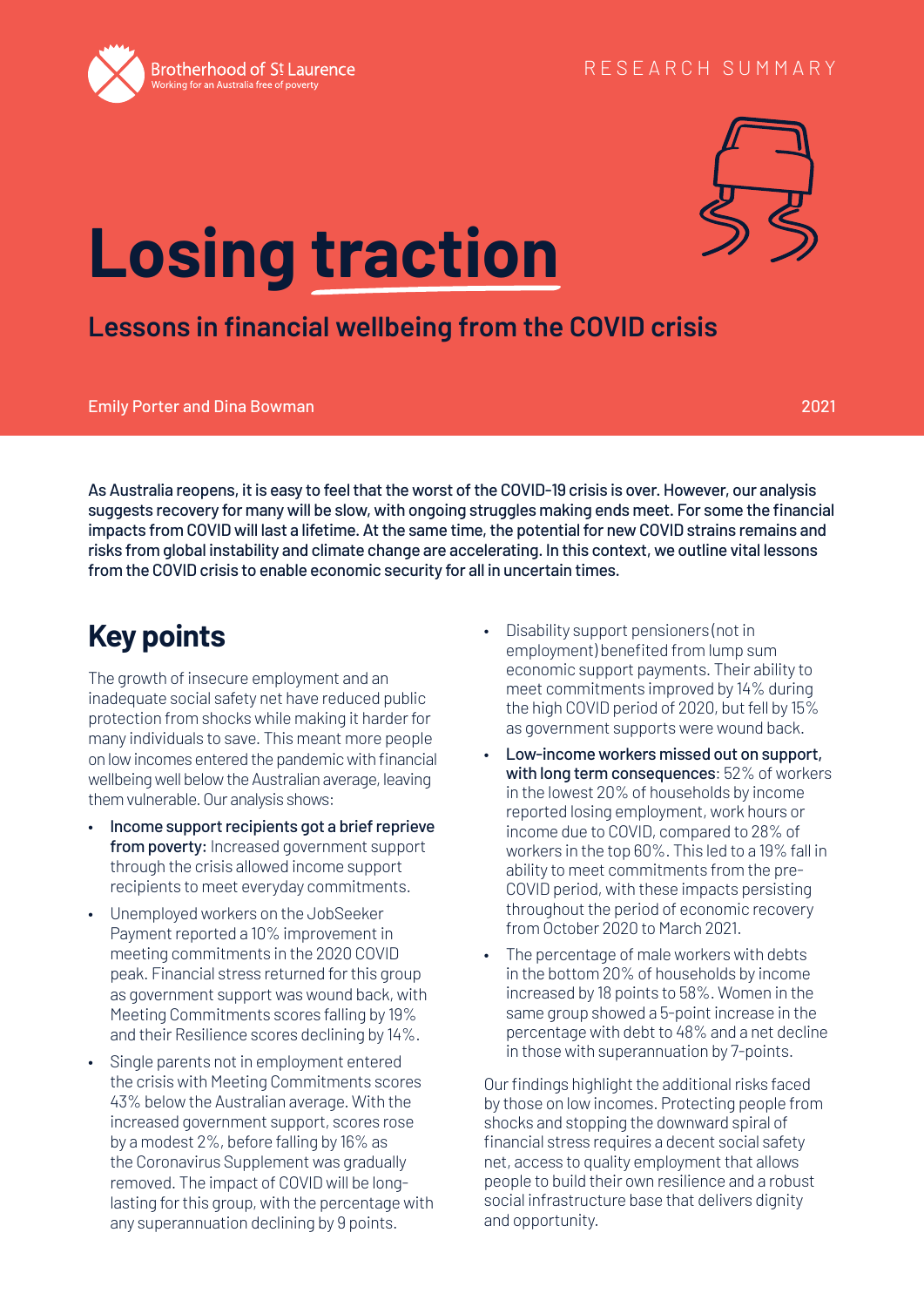**The ANZ Financial Wellbeing Indicator is made up of three components based on the work of Kempson and colleagues (2017):**

- **• The Meeting Commitments score estimates ability to consistently meet everyday commitments, using questions on whether paying bills on time or buying groceries and other essentials is a struggle due to lack of funds.**
- **• The Feeling Comfortable score captures people's feelings about their current financial situation and whether it has improved in the past year. It also considers perceptions of future financial wellbeing and economic security.**
- **• The Resilience score estimates ability to manage a drop in income by a third, based on savings, as an indicator of a financial buffer to cope with economic shocks.**

## **Background**

Decades of financialisation have shifted risks from governments to individuals (Banks & Bowman 2017). Employment has become less secure, particularly for those on low incomes (Stanford 2021), leading to increased underemployment and unpredictable incomes. At the same time, our social safety net provides less protection from shocks. Inadequate payment levels and increased conditionality have resulted in high rates of poverty for those on working age payments.

These changes have weakened people's protection from social risks, while making it harder for individuals to build their own savings buffer. People relying on low or variable incomes struggle to make ends meet, with nothing left over to accumulate savings (Choi et al. 2020). Poor housing affordability and low wage growth compound these challenges.

Moreover, when these groups do manage to put money aside this is likely to be used to manage future expenses or income fluctuations, rather than build economic security for the longer term. The *2021 ANZ Financial Wellbeing Survey* found that a person's socioeconomic context and the events which shape their lives are likely to play a larger role in their financial wellbeing than previously thought, with their financial behaviours playing a smaller role (ANZ 2021).

The socioeconomic context also influences the opportunities and risks an individual is likely to confront, shaping their future financial lives (Morduch & Schneider 2017). Yet, these risks and opportunities are not distributed evenly (Figure 1). Those with inadequate or insecure incomes have fewer opportunities to build savings and are more exposed to risks. Those with higher incomes or assets are protected from smaller shocks and more able to face the larger challenges. However, as COVID has shown this can leave resources depleted, making people vulnerable.

Without a savings buffer, even minor shocks such as a car breaking down or an unexpected illness can lead to tough choices, such as between falling behind on rent or taking on debt. A lack of savings or other resources may also limit access to affordable forms of credit, increasing reliance on high-cost forms like credit cards or payday loans (Friedline, Chen & Morrow 2020).

These tough choices that come with poor financial wellbeing can have a cumulative effect (Shildrick, MacDonald & Furlong 2016). Even small financial shocks can create a downward spiral; without support this can leave people trapped in disadvantage. As an example of a large financial shock, COVID has shown how easy it can be to lose traction on the path to economic security, and the need for policies which build resilience.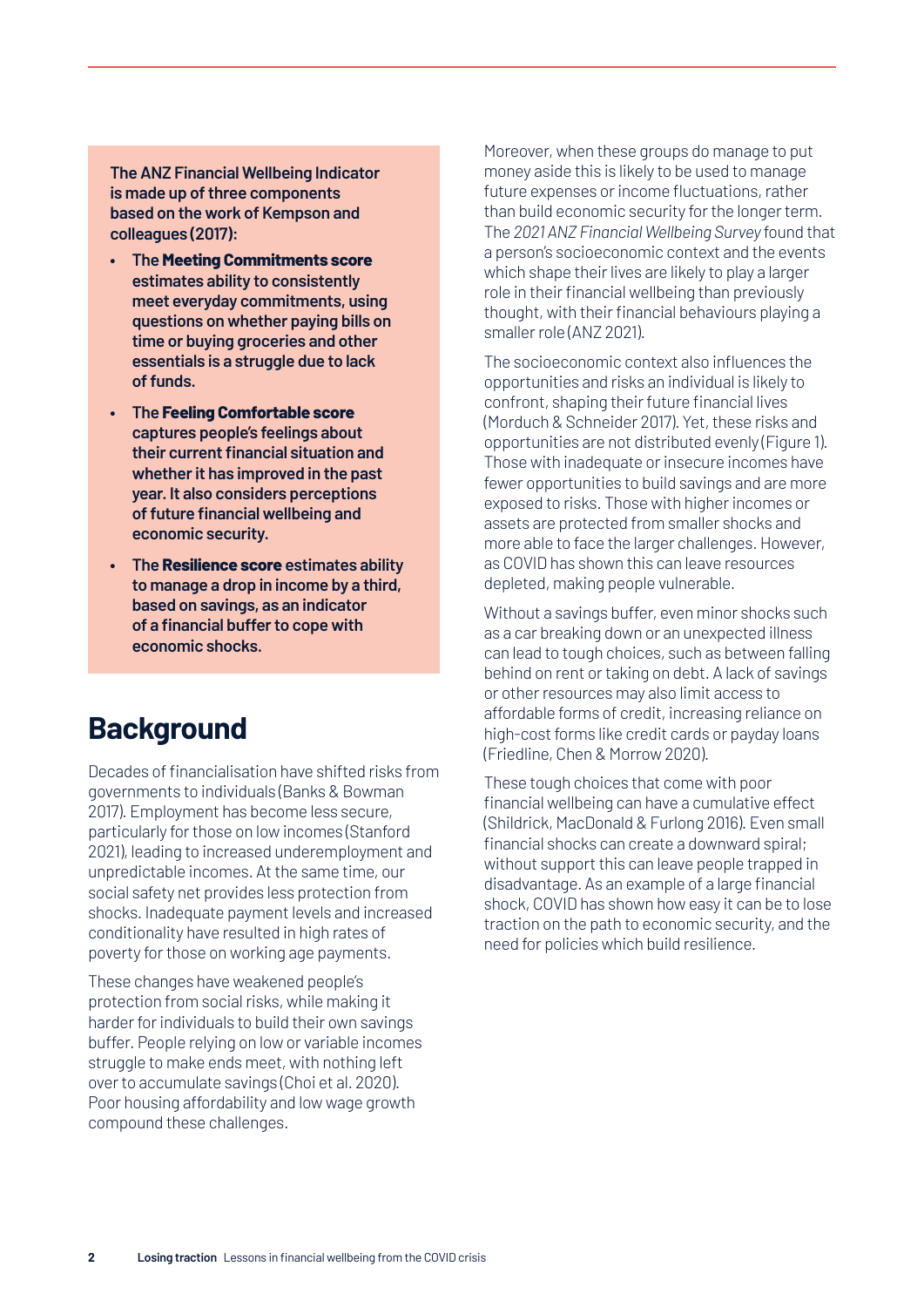#### **Figure 1 Building economic security is an uphill battle with many risks**

**Higher financial wellbeing increases a person's opportunities for building economic security**



**Lower financial wellbeing brings more risks, making it easy for a person's economic position to unravel**

# **The research**

Drawing on the three reports in the *Financial Lives in Uncertain Times* series we consider who gets to build economic security in our society and how the crisis impacts vulnerable groups. Using measures developed by ANZ based on the continuous Roy Morgan Single Source Survey<sup>1</sup>, we explore financial wellbeing trends across three key periods:

• pre-COVID – from April 2018 to March 2020

- high-COVID the 2020 peak of the crisis from April 2020 to September 2020
- **low-COVID** the period of eased restrictions from October 2020 to the end of March 2021

# **Starting behind and going backwards after a shock**

Lockdowns left many without work and struggling to meet everyday commitments, resulting in superannuation accounts being emptied and higher debt levels to get through the crisis. Those who entered the crisis with poor financial wellbeing were particularly at risk. Poor financial wellbeing and the lack of savings or other resources can make it harder to both prepare for a shock and rebuild once a crisis happens. Yet many Australians entered the crisis with financial wellbeing scores well below the Australian average ([Figure 2\)](#page-3-0).

A common factor across these groups is their more limited access to work, particularly full-time, secure work, resulting in lower incomes and high expenditures relative to income. As a result, these groups also have high rates of poverty, particularly those relying on income support. Financial wellbeing measures help us understand how those living in poverty cope with everyday expenses and plan for the future, while also highlighting how those with incomes above the poverty line manage financial risks and decisions.

#### **Low pay and insecure work undermine financial wellbeing**

Non-standard work has become much more common, leaving close to a third of the workforce without paid leave entitlements and with irregular incomes (ABS 2020b). This makes it hard to save and provides little protection in a crisis. Low wage growth compounds this problem.

[Figure 2](#page-3-0) shows that this led to Meeting commitments scores for workers in the lowest 20% of households by income that were 17% below the Australian average in the pre-COVID period (April 2018 to March 2020). Resilience scores were 18% lower, indicating this group had limited resources available to weather a crisis.

<sup>1</sup> More information on this data and our analysis is available in previous research reports in the [Financial Lives](https://www.bsl.org.au/research/our-research-and-policy-work/projects/financial-lives/) series.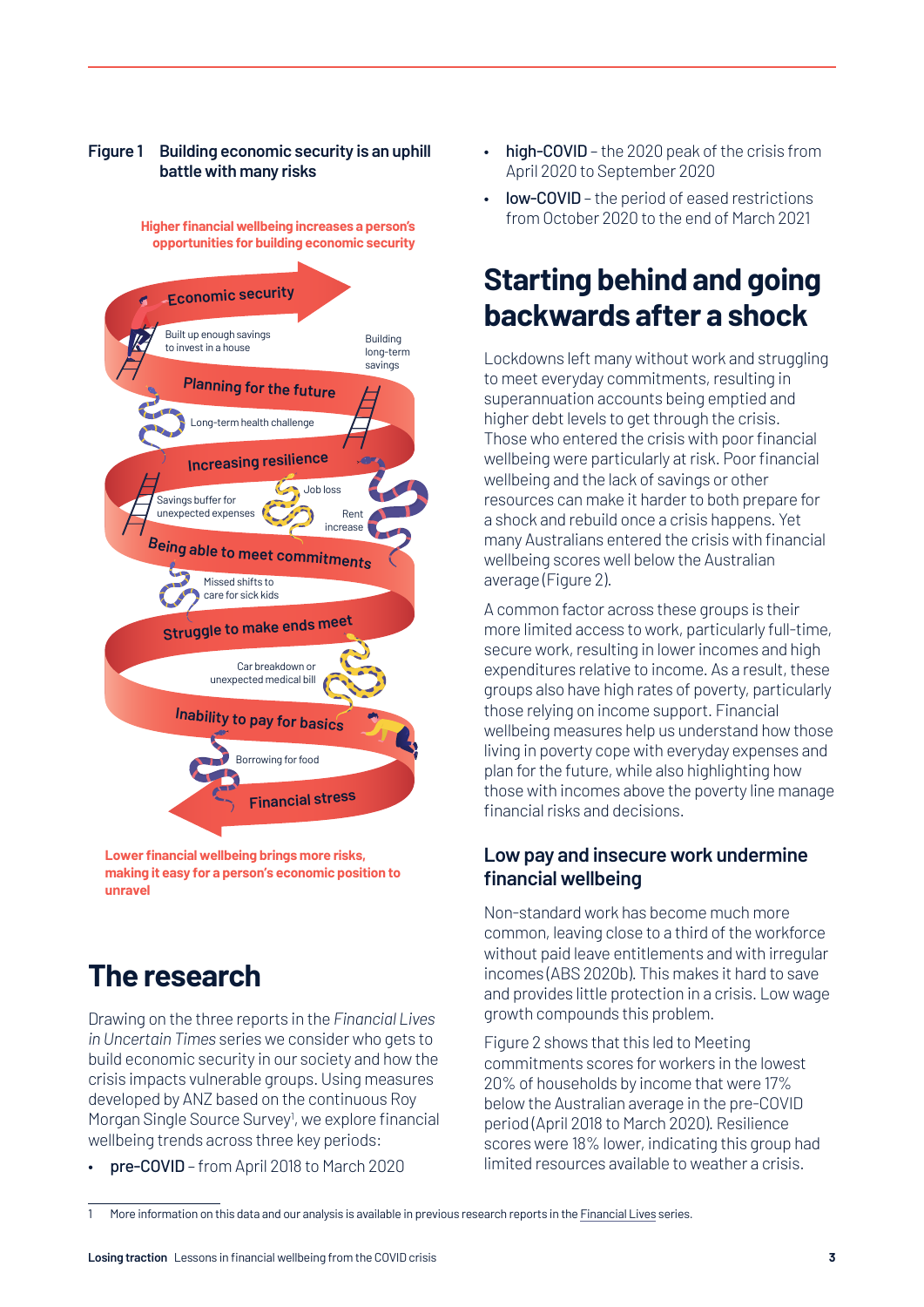#### <span id="page-3-0"></span>**Figure 2 ANZ Roy Morgan Financial Wellbeing scores by dimension, percentage difference from Australian average – Pre-COVID period (April 2018 to March 2020)**



Source: Roy Morgan Single Source, pre-COVID averages, April 2018 – March 2020. Base: Low income workers, DSP recipients not in employment, single parents not in employment, and unemployed workers likely to receive JobSeeker Payment, 18 to 64 years.

#### **Inadequate income support undermines financial wellbeing**

Other groups that are unable to find suitable work or have care responsibilities or health conditions that limit their ability to work have even lower financial wellbeing. These groups may have to rely on Australia's increasingly inadequate and conditional social safety net. Before the pandemic, 88% of households on JobSeeker and Parenting Payments and 45% of disability support pensioners were living in poverty, with many skipping meals or forgoing heating (Phillips & Narayanan 2021).

This is reflected in our financial wellbeing data. In the pre-COVID period, Meeting Commitments scores for unemployed workers likely to be receiving income support (based on low household incomes) were 27% lower than the Australian average, while scores for DSP recipients not in employment were 32% lower. Ability to meet commitments for single parents not in employment was 43% lower than the Australian average, while their resilience scores were more than 50% lower, leaving them exposed to the coming crisis.

#### **Government support helped low-income groups absorb the shock**

As the first wave of the pandemic hit and Australia went into lockdown, the federal government responded, implementing a package of supports worth around 6% of GDP (ACOSS 2020) from April 2020, including:

- JobKeeper an employment subsidy, set at \$1,500 per fortnight to the end of September 2020, for employees of businesses affected by the pandemic, excluding some casuals
- Coronavirus Supplement an additional payment, initially \$550 per fortnight, to recipients of JobSeeker Payment, Youth Allowance, Austudy and Parenting Payment. From the end of September 2020, the payment was gradually reduced to \$150 before ceasing on 31 March 2021
- Economic Support Payments one-off payments of \$750 paid in March 2020 and July 2020 to people on age and disability support pensions and carer payments, followed by two further payments of \$250 paid in December 2020 and March 2021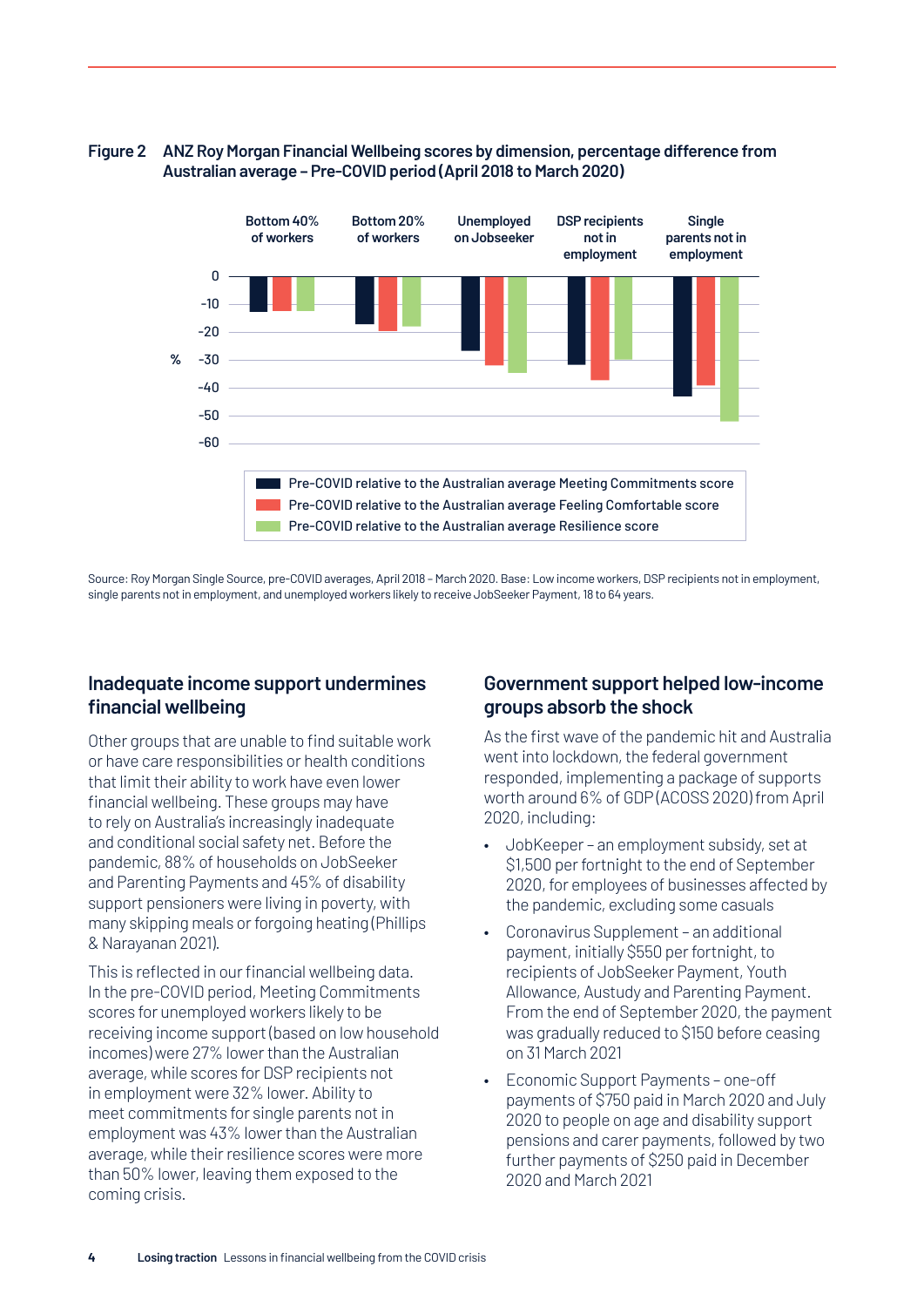• early access to superannuation – from late March 2020 to 31 December 2020, allowed people impacted by the pandemic to withdraw up to \$10,000 per financial year from their superannuation.

This resulted in effective doubling of some income support payments and provided a lifeline to the most disadvantaged. Where vulnerable groups received additional support, this reduced negative impacts of the crisis on financial wellbeing.

However, other groups, such as casual workers who had been in their role for less than 12 months, were unlikely to receive assistance. Importantly, these supports were temporary, with initiatives progressively withdrawn from September 2020 to the end of March 2021. Moreover, major supports were not reimplemented when the surge of new COVID-19 cases resulted in more lockdowns in mid-2021, re-exposing many to the risks of the market.

#### **The brief reprieve provided by government support highlights underlying inadequacies**

Many social security recipients saw their financial wellbeing increase during the peak of the 2020 COVID crisis (April 2020 to September 2020), due to the life-changing Coronavirus Supplement and economic support payments.

These changes were driven by an improved ability to meet everyday commitments relative to the pre-COVID period (dark columns in [Figure 3](#page-4-0)).

However, these improvements didn't last: Meeting Commitments scores fell sharply as government supports were wound back in the low COVID period (lighter columns). While the brief reprieve for those relying on income support was welcome, the changes observed highlight the current inadequacy of regular payment levels, with the social security system failing to provide a real safety net for people who are unable to work.

#### <span id="page-4-0"></span>**Figure 3 Percentage change in ANZ Roy Morgan Meeting commitments scores for groups with high rates of social security receipt – pre-COVID to high-COVID and high-COVID to low-COVID periods**



Note: JobSeeker Payment eligibility is based on household income below \$80,200, when adjusted to September 2020 prices using ABS (2020a) data. Source: Roy Morgan Single Source, pre-COVID, high-COVID and low-COVID averages, April 2018 – March 2021. Base: DSP recipients not in employment, single parents not in employment, and unemployed workers likely to receive JobSeeker 18 to 64 years.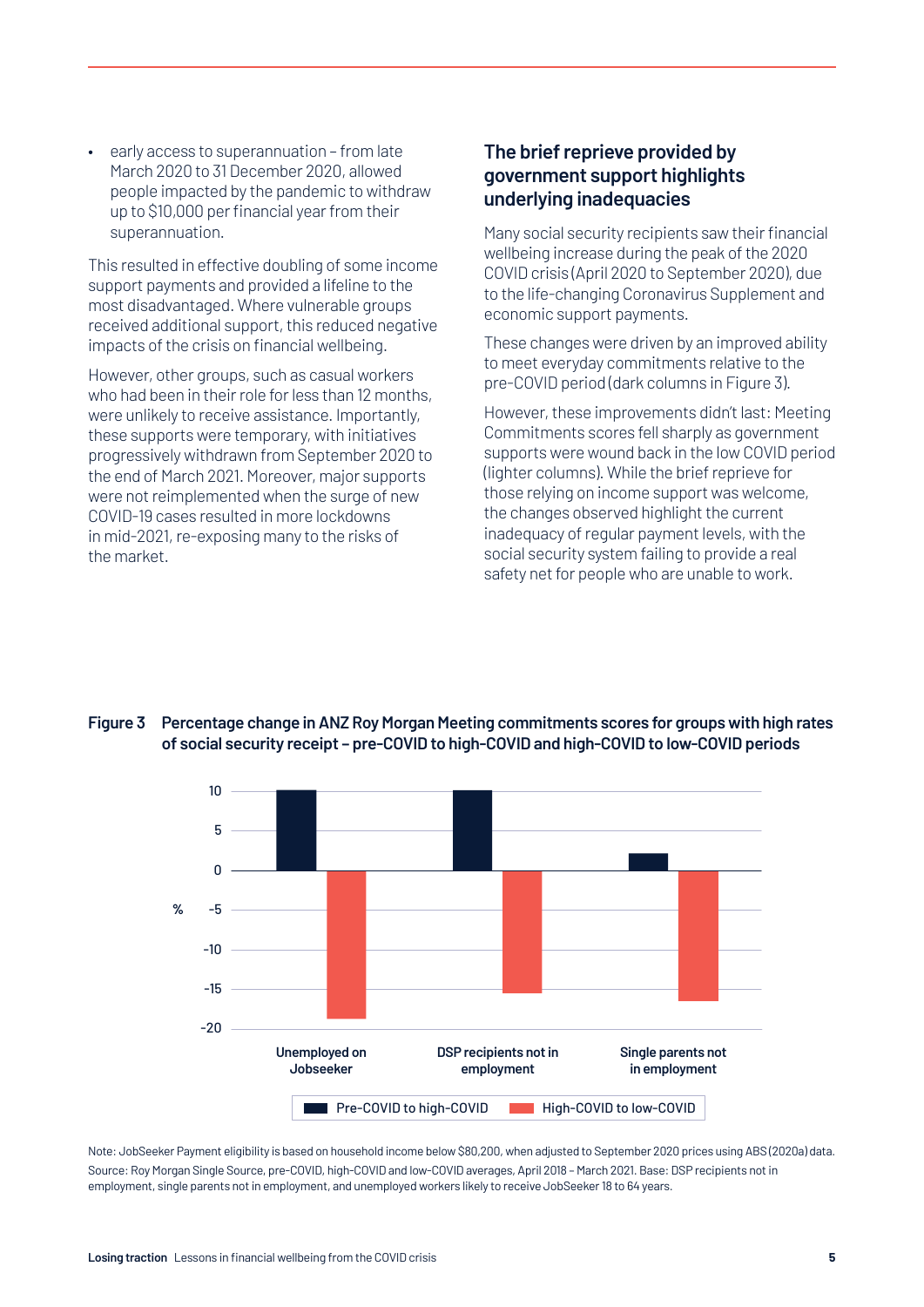#### **Unemployed workers**

With the Coronavirus Supplement, unemployed workers who were likely to have access to JobSeeker Payments<sup>2</sup> showed a 10% increase in their ability to Meet Commitments during the 2020 COVID peak compared to the pre-COVID period. This improvement was most notable for those without savings to fall back upon.

However, as the Coronavirus Supplement was gradually removed during the low COVID period scores fell back by 19%, leaving unemployed workers more vulnerable than before-COVID. This was reflected in their Feeling Comfortable scores, which declined by 10% in the low COVID period, after remaining relatively unchanged during the peak of the crisis. Resilience scores for this group also declined by 14% as unemployed workers on JobSeeker drew upon savings.

## **Single parents (not in employment)**

Although a high proportion of single parents not in employment are likely to receive Parenting Payment or JobSeeker Payment and therefore would have received the Coronavirus Supplement, their Meeting Commitments scores only increased by 2% in the high-COVID period. This weak change compared to other groups may result from lower rates of income support, different expenses during COVID or the impact of lost employment. Nonetheless, Meeting Commitments scores for this group fell by a substantial 16% in the low-COVID period. This left their scores around 50% lower than the Australian average.

The percentage of single parents not in employment who had a superannuation account declined by 9 points, leaving just 46% reporting any superannuation in the low COVID period. This is likely to reduce the resources available later in life, for a group with already low rates of superannuation.

## **Disability support pensioners**

DSP recipients who were not in employment also showed an improvement in meeting commitments. Their scores increased by a considerable 14% between the pre-COVID and high COVID periods, likely because of the economic support payments. Their scores then fell by 15% as government supports were wound back.

#### **Low-income workers missed out on support, with long-term consequences**

Low-income workers, including many young people and part-time workers, bore the brunt of the COVID crisis. Data from Roy Morgan shows that among workers in the lowest 40% of households by income, 43% reported losing employment, work hours or income due to COVID.<sup>3</sup> For workers in the bottom 20% of households by income, this increased to 52%, similar to the rate experienced by DSP recipients in employment.

By contrast, just 28% of higher income workers (in top 60% of households by income) reported negative work impacts. These differences are likely to stem from low-income workers' higher participation in insecure and/or part-time work, highlighting the increased risks borne by vulnerable workers. Moreover, many workers employed casually or through labour hire arrangements were ineligible for JobKeeper payments, leaving this group financially exposed to the crisis.

#### **Low-income workers struggled to make ends meet during COVID**

Unsurprisingly, reduced employment led to financial wellbeing for low-income workers declining sharply, particularly their ability to meet commitments. Meeting Commitments scores for workers in the lowest 40% of households by income were still 10% below the pre-COVID average by the low COVID period even as the labour market improved, highlighting the slow recovery faced by many impacted workers. The decline was even larger (19%) for workers in the bottom 20% of incomes (Figure 4). This is in line with reports of increased demand on foodbanks as a result of the pandemic (Foodbank Australia 2021).

<sup>2</sup> JobSeeker Payment eligibility is based on household income below \$80,200, when adjusted to September 2020 prices using ABS (2020a) data.

<sup>3</sup> Based on survey responses indicating being stood down or made redundant or having reduced work hours, reduced pay or no work available. Missing data for these variables were excluded in line approaches used for other variables.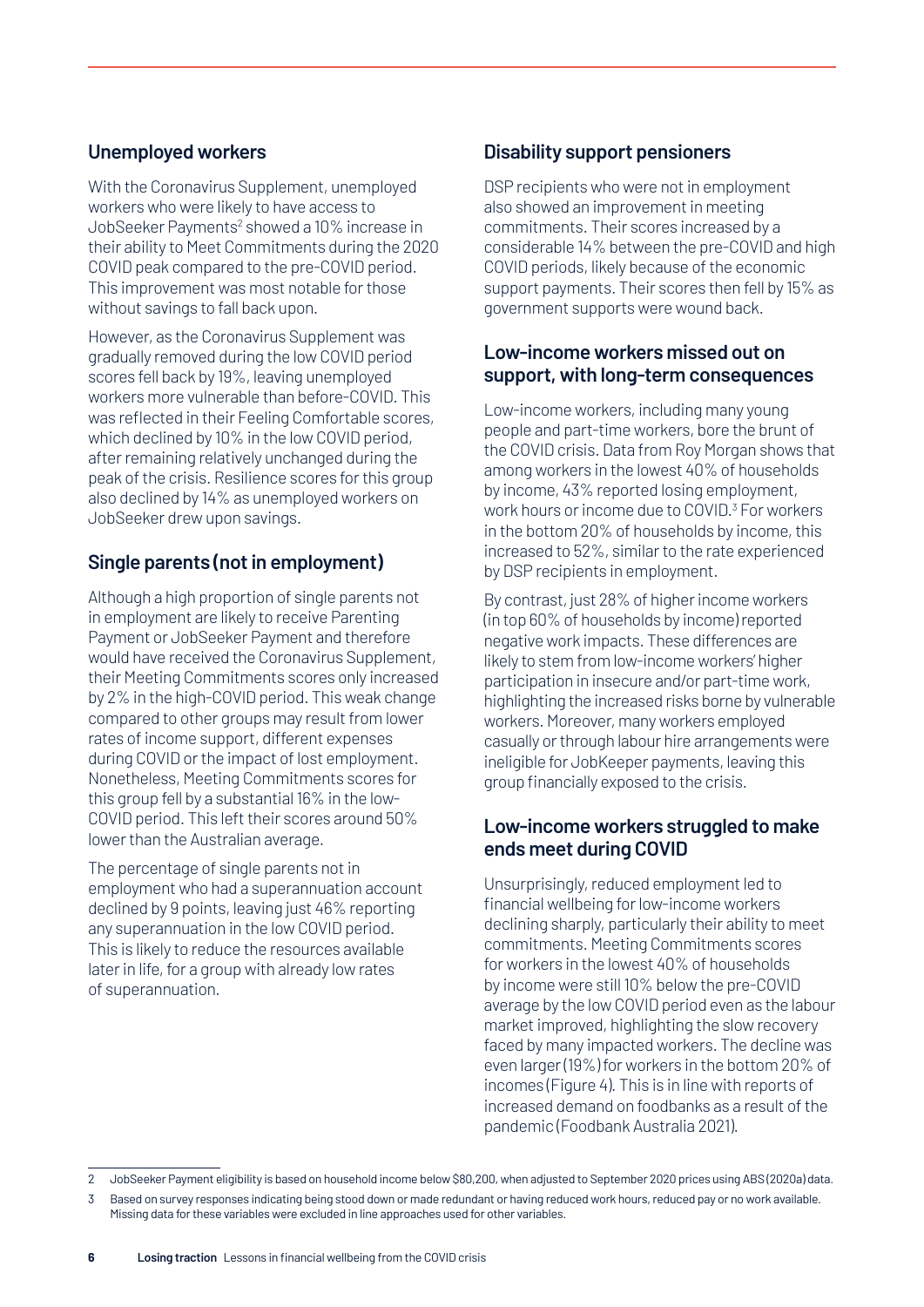

**Figure 4 Percentage change in ANZ Roy Morgan Meeting commitments scores by workers by household income group – pre-COVID to low-COVID periods**

Source: Roy Morgan Single Source, pre-COVID and low-COVID averages, April 2018 – March 2021. Base: All Australians in employment, 18 to 64 years.

#### **Low-income workers are likely to face long-term consequences from the COVID crisis**

With reduced employment and limited government support, many low-income workers traded off long-term economic security to get through the COVID crisis.

Women in particular drew on superannuation: the percentage of female workers in the lowest 20% of households by income with any superannuation initially fell by 12 points from the pre-COVID to the high-COVID period, before increasing in the low-COVID period as individuals returned to work, resulting in net 7-point decline. Men and women workers in the lowest 40% of households by income reported a net 6-point decline over the same period, with the funds likely used to pay down debt.

The partial rebound in superannuation coverage is encouraging. However, with a national

average withdrawal of over \$7,000 (APRA 2021), replenishing lost super is likely to be slow, particularly for women with part-time work and time out of the workforce. Moreover, as we do not have data to show how many people reduced their balances without closing their account, these findings are likely to understate the overall impact of the crisis on superannuation.

Male low-income workers (in lowest 20% of households by income) were less likely to have superannuation initially<sup>4</sup> and reported weaker changes across the COVID crisis. However, this group saw a substantial increase in debt. In the pre-COVID period, 40% reported having loans and/ or carrying forward a credit card balance; this increased to 58% in the low-COVID period. Female workers in the lowest 20% of households reported a weaker 5-point increase in debt, leaving 48% with loans or a credit card balance in the low-COVID period.

These changes suggest that the COVID crisis will leave long-term financial scars for lowincome workers, with reduced savings and superannuation accompanied by more debt. Many low-income workers will have entered the 2021 lockdown in a vulnerable financial position. The more limited financial support offered in the third wave is likely to compound these challenges.

# **Creating pathways to economic security**

The COVID crisis, and the long-term financial scars it left, illustrate the need for a stronger role of government in protecting people from risks. Yet without reforms, the low wage growth, increasing underemployment and inadequate social safety net observed in the decade prior to the COVID crisis are likely to continue. This was illustrated in the fleeting recovery between the lockdowns of 2020 and 2021, when most new jobs created were casual, and income support recipients were plunged back into poverty. This will leave many low-income households unable to build a savings buffer to protect against short-term shocks, and many more will struggle to build longer term economic security.

<sup>4</sup> ABS data shows that in the lowest income quintile, 77% of male workers reported superannuation compared with 88% of female workers, due to higher rates of independent contracting in lower skill, male-dominated occupations (ABS 2020b).